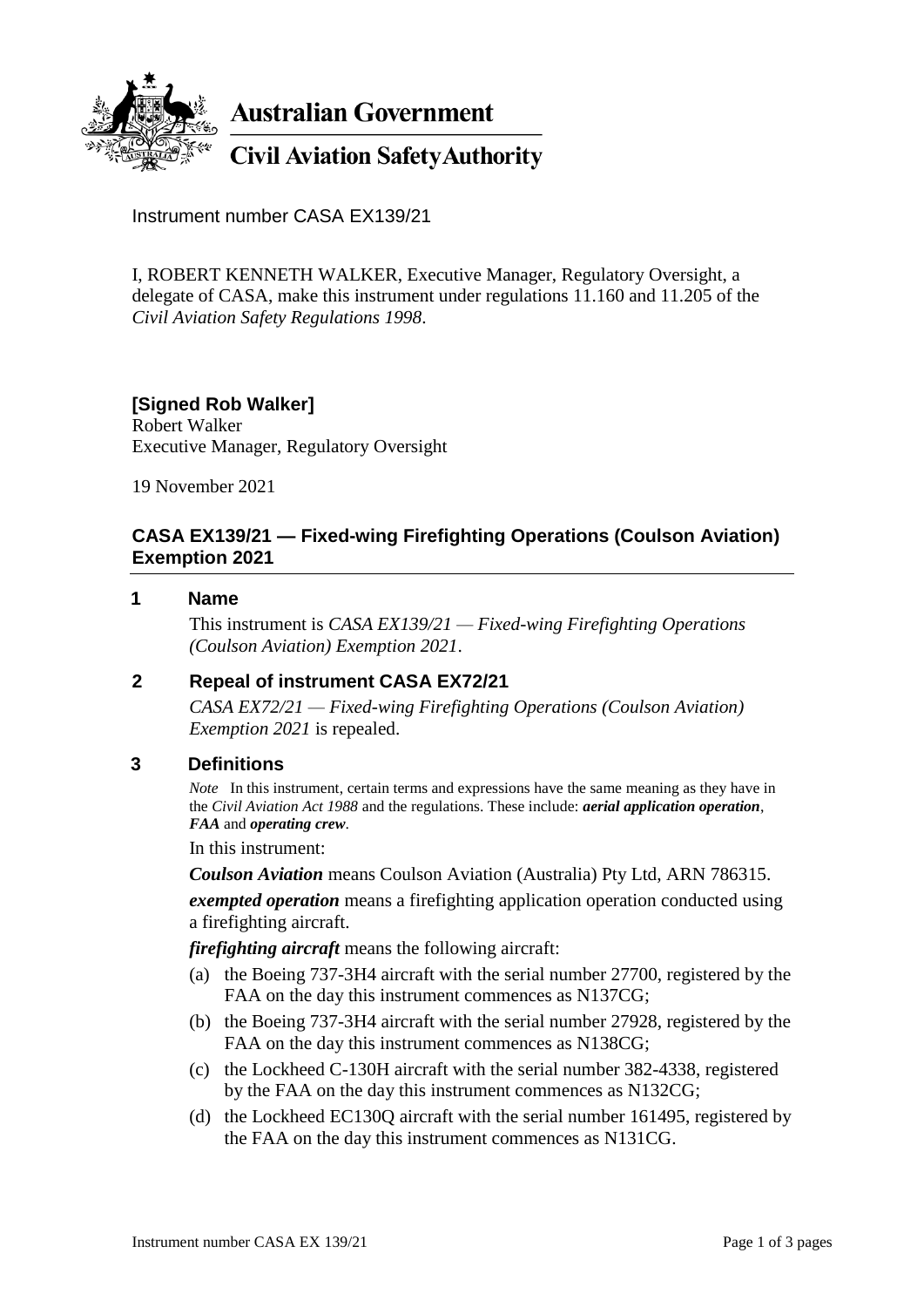*firefighting application operation* means an aerial application operation that:

- (a) is for firefighting purposes; or
- (b) involves training for a firefighting operation; or
- (c) involves the repositioning of an aircraft for the purpose of the aircraft conducting, or being available for, a firefighting operation.

## **4 Application**

This instrument applies in relation to Coulson Aviation if it conducts an exempted operation.

## **5 Exemptions**

- (1) Coulson Aviation is exempt from compliance with regulations 137.025 and 137.235, and subregulation 137.240 (2), of CASR in relation to an exempted operation.
- (2) The pilot in command of the aircraft is exempt from compliance with regulation 137.025 of CASR in relation to an exempted operation.
- (3) The exemption in subsection (1) is subject to the conditions in sections 6 and 7.

### **6 Conditions — operating crew requirements**

- (1) Coulson Aviation must not commence an exempted operation unless it has ensured that its chief pilot has:
	- (a) verified that each member of the operating crew of the aircraft:
		- (i) complies with the condition in subsection (3); and
		- (ii) has been given a copy of this instrument; and
	- (b) sighted and verified the currency of the following documents for each member of the operating crew:
		- (i) licence;
		- (ii) endorsements and ratings for the aircraft that are required for the operation;
		- (iii) medical certificate;
		- (iv) evidence of compliance with the annual proficiency check requirement mentioned in paragraph (3) (c).
- (2) Coulson Aviation must not permit a person to act as a member of the operating crew for an exempted operation unless a CASA Manager Regulatory Services or a Senior CASA Inspector (Flight Operations) has:
	- (a) sighted the documents mentioned in paragraph (1) (b) for each member of the operating crew; and
	- (b) documented the currency of the documents for the period covering the exempted operation.
- (3) Coulson Aviation must not permit a person to be a member of the operating crew for an exempted operation unless the person:
	- (a) holds the FAA authorisations, and meets the minimum experience requirements, that would be required for the crew member if the operation were to be conducted by Coulson Aviation (USA) Inc. in the United States of America; and